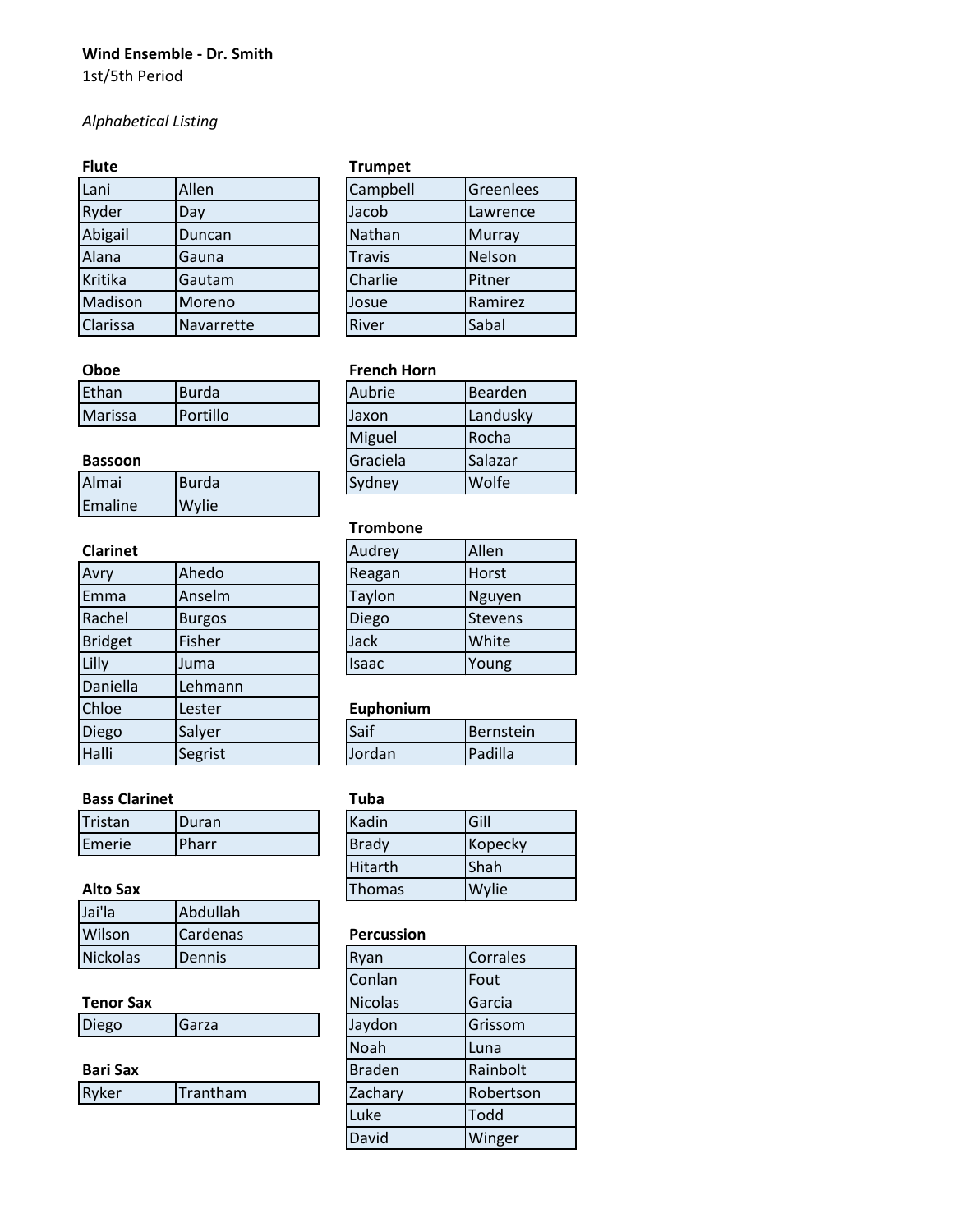# **Wind Symphony - Mr. Carter**

1st/5th Period

# *Alphabetical Listing*

| Izabelle          | Adair         | <b>Brady</b>   | Allen         | Marleigh   | <b>Branch</b> |
|-------------------|---------------|----------------|---------------|------------|---------------|
| Kianah            | Aldaco        | <b>Mason</b>   | Cox           | Wyatt      | <b>Dix</b>    |
| <b>Isabelle</b>   | <b>Flores</b> | Taylor         | Craft         | Tristen    | <b>Hurks</b>  |
| Lacie             | Graham        | Colby          | Herndon       | Joshua     | Maclean       |
| <b>Callie</b>     | Holt          | Charisma       | Hile          | Jakob "JT" | Martinez      |
| <b>Emily Cate</b> | Miller        | Kylin          | <b>Kerr</b>   | Damien     | Martinez      |
| Sadie             | Speed         | Jonathan       | McCullough    | Kayla      | <b>Metze</b>  |
| Jade              | Young-Baugh   | <b>Brendon</b> | <b>Nguyen</b> | Camrin     | Quintana      |

| <b>Brady</b>   | Allen       | Marleigh   | <b>Branch</b> |
|----------------|-------------|------------|---------------|
| Mason          | Cox         | Wyatt      | <b>Dix</b>    |
| <b>Taylor</b>  | Craft       | Tristen    | <b>Hurks</b>  |
| Colby          | Herndon     | Joshua     | Maclean       |
| Charisma       | Hile        | Jakob "JT" | Martinez      |
| Kylin          | <b>Kerr</b> | Damien     | Martinez      |
| Jonathan       | McCullough  | Kayla      | Metze         |
| <b>Brendon</b> | Nguyen      | Camrin     | Quintana      |
| Hunter         | Silva       | Elizabeth  | Rodriguez     |
|                |             |            |               |

#### **Flute Trumpet Percussion**

| .                 |               | .              |             |            |               |
|-------------------|---------------|----------------|-------------|------------|---------------|
| Izabelle          | Adair         | <b>Brady</b>   | Allen       | Marleigh   | <b>Branch</b> |
| Kianah            | Aldaco        | <b>Mason</b>   | Cox         | Wyatt      | <b>Dix</b>    |
| Isabelle          | <b>Flores</b> | Taylor         | Craft       | Tristen    | <b>Hurks</b>  |
| Lacie             | Graham        | Colby          | Herndon     | Joshua     | Maclean       |
| Callie            | Holt          | Charisma       | <b>Hile</b> | Jakob "JT" | Martinez      |
| <b>Emily Cate</b> | Miller        | Kylin          | <b>Kerr</b> | Damien     | Martinez      |
| Sadie             | Speed         | Jonathan       | McCullough  | Kayla      | <b>Metze</b>  |
| Jade              | Young-Baugh   | <b>Brendon</b> | Nguyen      | Camrin     | Quintana      |
|                   |               | Hunter         | Silva       | Elizabeth  | Rodriguez     |
| Oboe              |               |                |             | Jake       | <b>Tubbs</b>  |

| Aedan   | <b>IMurry</b> | <b>French Horn</b> |                 |
|---------|---------------|--------------------|-----------------|
| Mikayla | Roberts       | <b>Kristian</b>    | <b>Castillo</b> |

### **Clarinet**

| Izaac         | Aguirre-Vaquera | Kevin           | Hart      |
|---------------|-----------------|-----------------|-----------|
| Jazlin        | Almager         |                 |           |
| Addyson       | <b>Buescher</b> | <b>Trombone</b> |           |
| <b>Xavier</b> | Castillo        | <b>Drake</b>    | Axtell    |
| Julian        | Cervantes       | <b>Bryant</b>   | Bilberry  |
| Giberto       | Marquez         | Matthew         | Gillham   |
| Matthew       | Salazar         | Jacel           | Hollowell |
| Jacob         | Sloan           | Jeremiah        | Lawas     |
| Jiana         | <b>Stotts</b>   | Lucas           | Marsh     |
|               |                 |                 |           |

### **Bass Clarinet**

| Sarah | Beller |
|-------|--------|
|-------|--------|

## **Alto Sax**

| Tyler   | Abel           | <b>IEmma</b> | <b>I</b> Carter |
|---------|----------------|--------------|-----------------|
| Ryleigh | Kirkham        |              |                 |
| Zeynep  | <b>Ozfidan</b> | Tuba         |                 |
| Chinoso | Uche-eboh      | Keagan       | Morin           |

### **Tenor Sax**

| .            |              | .      | .          |
|--------------|--------------|--------|------------|
| Justus       | Johns        | Taylor | Wollenburg |
| <b>Caleb</b> | <b>Nunez</b> |        |            |

### **Bari Sax**

| Jack<br>Pollard |
|-----------------|
|-----------------|

| <b>French Horn</b> |             |
|--------------------|-------------|
| Kristian           | Castillo    |
| Carter             | Folkner     |
| Jacob              | Garcia      |
| Kevin              | <b>Hart</b> |

### **Trombone**

| <b>Drake</b>   | Axtell          |
|----------------|-----------------|
| <b>Bryant</b>  | <b>Bilberry</b> |
| <b>Matthew</b> | Gillham         |
| Jacel          | Hollowell       |
| Jeremiah       | Lawas           |
| Lucas          | Marsh           |
| Keegan         | <b>Sallee</b>   |

# Euphonium

| Majed   | Alhsni        |
|---------|---------------|
| Zachary | <b>Blake</b>  |
| Emma    | <b>Carter</b> |

# **Tuba**

| Keagan        | Morin       |
|---------------|-------------|
| Joshua        | Polly       |
| Manuel        | <b>Rios</b> |
| <b>Taylor</b> | Wollenburg  |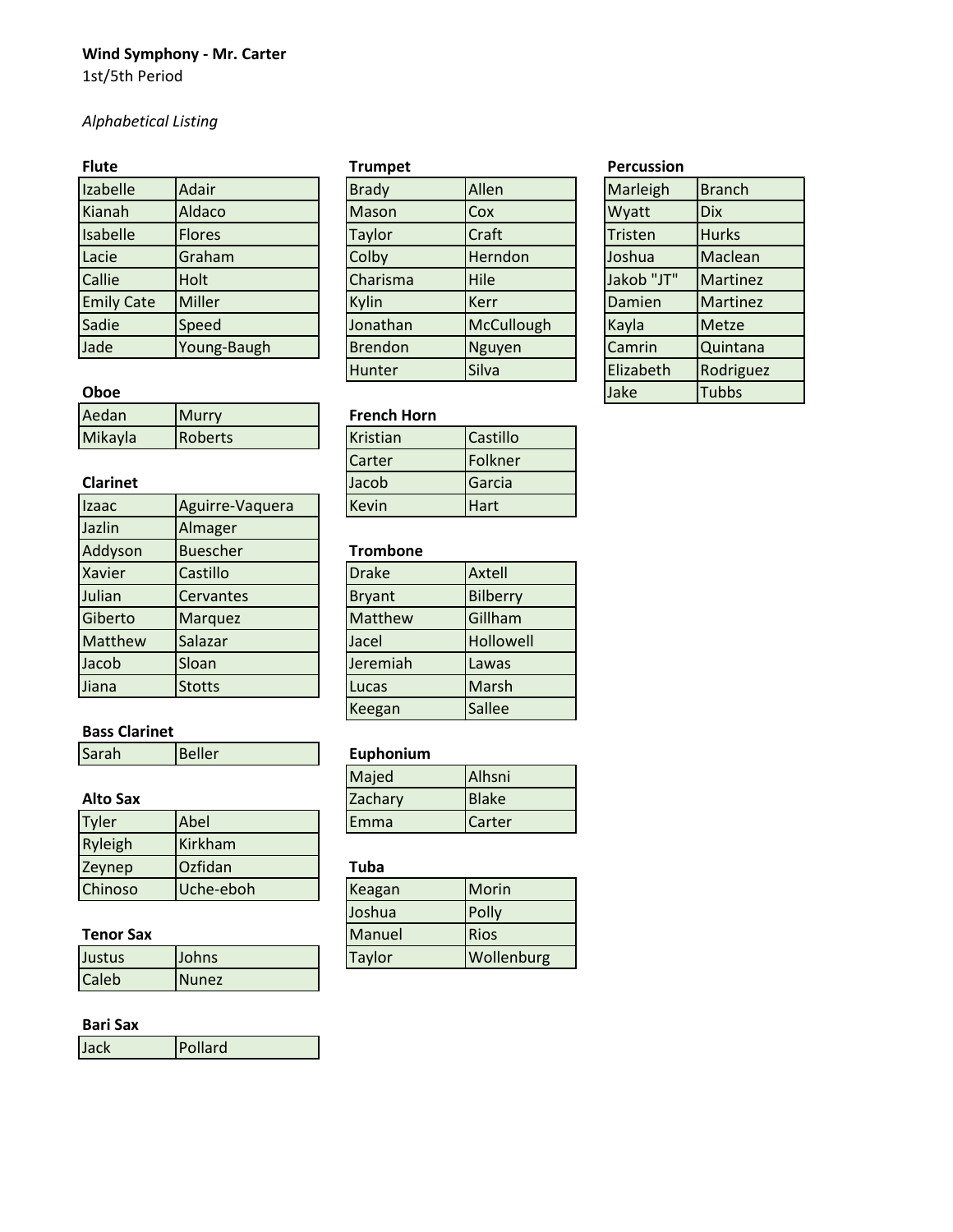# **Symphonic Gold - Ms. Lessing**

2nd/6th Period

# *Alphabetical Listing*

| Lilly           | Alvarado          | Josiah          | Romo           | Jayden        | <b>Butt</b>  |
|-----------------|-------------------|-----------------|----------------|---------------|--------------|
| <b>Kiera</b>    | <b>Blake</b>      |                 |                | Madisyn       | <b>James</b> |
| <b>Citlaly</b>  | Gomez             | <b>Trumpet</b>  |                | <b>Isiah</b>  | Quintanilla  |
| Alyssa          | <b>Hughes</b>     | Teagan          | <b>Bennett</b> | <b>Shelby</b> | Ramirez      |
| <b>Kayden</b>   | Johnson           | <b>Theodore</b> | <b>Bordeos</b> | Joshua        | Reyna        |
| <b>Mckenzie</b> | <b>Neeley</b>     | <b>Kaycee</b>   | <b>Cartner</b> | <b>Austin</b> | Thompson     |
| Jaci            | Padilla           | Mia             | de los Santos  | <b>Davis</b>  | Thompson     |
| Giancarlo       | Rivera-Melendez   | <b>Hayden</b>   | <b>Ivie</b>    | Preston       | <b>Wolfe</b> |
| <b>Bella</b>    | <b>Van Sickle</b> | Zachary         | Jolley         |               |              |
|                 |                   |                 |                |               |              |

| . <u>.</u>      | -----             |                 |                |
|-----------------|-------------------|-----------------|----------------|
| <b>Citlaly</b>  | Gomez             | <b>Trumpet</b>  |                |
| <b>Alyssa</b>   | <b>Hughes</b>     | Teagan          | <b>Bennett</b> |
| <b>Kayden</b>   | Johnson           | <b>Theodore</b> | <b>Bordeos</b> |
| <b>Mckenzie</b> | <b>Neeley</b>     | <b>Kaycee</b>   | Cartner        |
| Jaci            | Padilla           | Mia             | de los Santos  |
| Giancarlo       | Rivera-Melendez   | Hayden          | <b>Ivie</b>    |
| <b>Bella</b>    | <b>Van Sickle</b> | Zachary         | Jolley         |
|                 |                   | Caleb           | Lester         |
| Oboe            |                   | Aedan           | <b>Maddox</b>  |
| <b>Hannah</b>   | <b>McGinty</b>    | Christopher     | <b>Vinson</b>  |
|                 |                   |                 |                |

## **Fluther Bari Sax Percussion**

| Jayden        | <b>Butt</b>  |
|---------------|--------------|
| Madisyn       | <b>James</b> |
| Isiah         | Quintanilla  |
| <b>Shelby</b> | Ramirez      |
| Joshua        | Reyna        |
| <b>Austin</b> | Thompson     |
| <b>Davis</b>  | Thompson     |
| Preston       | Wolfe        |

# Hannah McGinty

| Bassoon   |               | <b>French Horn</b> |              |
|-----------|---------------|--------------------|--------------|
| Nathaniel | <b>Prieto</b> | Davin              | Franco       |
| Jaxon     | Pleasant      | Soledad            | <b>Galan</b> |
|           |               |                    |              |

### **Clarinet**

| Leylah         | <b>Benitez</b>  |                 |                |
|----------------|-----------------|-----------------|----------------|
| <b>Nicole</b>  | Coppage         | <b>Trombone</b> |                |
| Rowan          | <b>Halliday</b> | Owen            | <b>Demaray</b> |
| <b>Ellee</b>   | Hill            | Holden          | Gray           |
| Tristan        | Hogue           | Nathaniel       | Lovi           |
| Audrey         | Lockhart        | <b>Mark</b>     | <b>Nusz</b>    |
| Donovan        | <b>Martinez</b> | <b>Bryson</b>   | Owens          |
| Kynlee         | <b>Smith</b>    | Karleigh        | <b>Rosas</b>   |
| <b>Natalie</b> | Vasquez         | <b>Nolan</b>    | Thompson       |

### **Bass Clarinet Euphonium**

| <b>Issac</b><br>Deleon<br>Deleon<br><b>Ilsaiah</b> |
|----------------------------------------------------|
|----------------------------------------------------|

# **Alto Sax**

| <b>Victor</b> | Leyva-Carroll | Zachary | <b>Lawrence</b> |
|---------------|---------------|---------|-----------------|
| Richard       | Reves         |         |                 |
| <b>Steven</b> | Rogers        | Tuba    |                 |
| Joseph        | Young         | Jordan  | <b>Gallegos</b> |

### **Tenor Sax**

| Cayden          | <b>Helms</b> | Tristian | <b>Rogers</b> |
|-----------------|--------------|----------|---------------|
| <b>Isiarius</b> | <b>Smith</b> |          |               |

### **French Horn**

| Davin         | Franco       |
|---------------|--------------|
| Soledad       | Galan        |
| Ricky         | Lara         |
| <b>Keylee</b> | <b>Nance</b> |

### **Trombone**

| Owen          | <b>Demaray</b> |
|---------------|----------------|
| Holden        | Gray           |
| Nathaniel     | Lovi           |
| <b>Mark</b>   | <b>Nusz</b>    |
| <b>Bryson</b> | Owens          |
| Karleigh      | <b>Rosas</b>   |
| <b>Nolan</b>  | Thompson       |

| Isaiah       | Deleon         |
|--------------|----------------|
| Grayson      | <b>Jenkins</b> |
| <b>Brady</b> | Lang           |
| Zachary      | Lawrence       |

### **Tuba**

| Jordan       | <b>Gallegos</b> |
|--------------|-----------------|
| Ayden        | <b>Jennings</b> |
| <b>James</b> | <b>Nunez</b>    |
| Tristian     | <b>Rogers</b>   |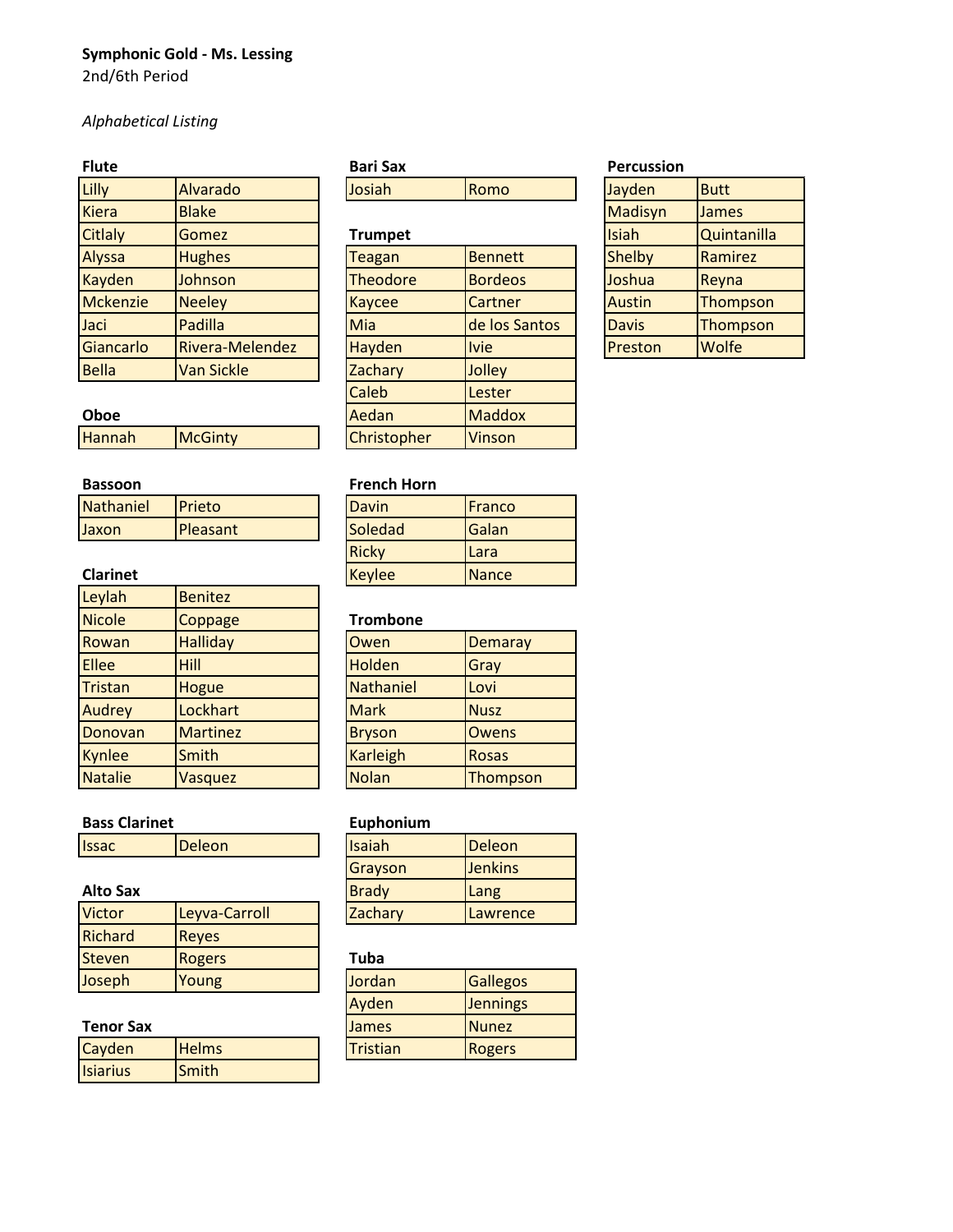# **Symphonic Blue - Mr. Pisani**

2nd/6th Period

# *Alphabetical Listing*

| Victoria       | <b>Alaniz</b>   | Chloe          | Cantu   | Abrum             | Garza         |
|----------------|-----------------|----------------|---------|-------------------|---------------|
| Shivani        | <b>Bhakta</b>   |                |         | Rey               | Garza         |
| Aubrey         | <b>Bujnosek</b> | <b>Trumpet</b> |         | Gabriel           | Hernandez     |
| Emily          | Clouse          | Kade           | Abbe    | Rownan            | <b>Powers</b> |
| Jocelyn        | Hinojosa        | Christopher    | Adams   | Adam              | Wood          |
| Lindzy         | <b>Hughes</b>   | Jose           | Cano    |                   |               |
| Peyton         | <b>Kittley</b>  | Joel           | Craft   | <b>Percussion</b> |               |
| Candra         | Longoria        | Revan          | Gill    | Kasen             | Brunson       |
| <b>Trinity</b> | Pollock         | Amari          | Griffin | Daniel            | Dominy        |
|                |                 |                |         |                   |               |

| -----          |        | ----------- | .       | ----------    | ---------- |
|----------------|--------|-------------|---------|---------------|------------|
| Landen         | Allen  | Izabella    | Ramirez | <b>Travis</b> | Larson     |
| <b>Brevlee</b> | Joslin | Kasen       | Rogers  | Ethan         | Lee        |

| Audrey         | Anguish        | <b>French Horn</b> |              |
|----------------|----------------|--------------------|--------------|
| Aubree         | Cuellar-Sloan  | Gabriela           | Hernandez    |
| James          | Mason          | Julia              | Renfroe      |
| <b>Kalissa</b> | <b>Miller</b>  | <b>Xavier</b>      | Vasquez      |
| Timothy        | <b>Nguyen</b>  | Jaedyn             | Weatherby    |
| <b>Xaniah</b>  | Ortiz          |                    |              |
| Samantha       | <b>Rosales</b> | <b>Trombone</b>    |              |
| Maddison       | Sadler         | Cayden             | Arvizu       |
| Evann          | Samaniego      | Garrett            | <b>Davis</b> |

| <b>Bass Clarinet</b> |                |  | Elijah       | <b>Fletche</b> |
|----------------------|----------------|--|--------------|----------------|
| <b>Nickolas</b>      | <b>Holmes</b>  |  | <b>Vance</b> | <b>Gault</b>   |
| McKenna              | <b>IDunson</b> |  | Sreekovsheek | <b>INathan</b> |

### **Alto Sax**

| Addison        | Aguirre        | Emerson   | Rogers            |
|----------------|----------------|-----------|-------------------|
| Esmeralma      | <b>Baeza</b>   | Vincenza  | <b>Van Sickle</b> |
| Ryan           | Gonzales       | Emery     | Vasquez           |
| Johan          | Gonzalez       |           |                   |
| <b>Natalia</b> | <b>Herrera</b> | Euphonium |                   |
| Rian           | <b>Sifford</b> | Luke      | Atwood            |
| <b>Sierra</b>  | Smithey        | Nolan     | Fitzpatrick       |

### **Tenor Sax**

| Danny | Nguyen  | Sarah | Winfree |
|-------|---------|-------|---------|
| Eric  | Parsley |       |         |

# **Flute Bari Sax Tuba**

| Emily          | Clouse         | Kade          | Abbe          | Rownan            | <b>Powers</b>  |
|----------------|----------------|---------------|---------------|-------------------|----------------|
| Jocelyn        | Hinojosa       | Christopher   | Adams         | Adam              | Wood           |
| Lindzy         | <b>Hughes</b>  | Jose          | Cano          |                   |                |
| Peyton         | <b>Kittley</b> | Joel          | <b>Craft</b>  | <b>Percussion</b> |                |
| Candra         | Longoria       | Revan         | Gill          | Kasen             | <b>Brunsor</b> |
| <b>Trinity</b> | Pollock        | Amari         | Griffin       | Daniel            | Dominy         |
|                |                | Jonathan      | Gutierrez     | <b>Nicholas</b>   | Garnica        |
| Oboe           |                | Ethan         | <b>Harris</b> | <b>Kaleb</b>      | Graham         |
| Landen         | Allen          | Izabella      | Ramirez       | <b>Travis</b>     | Larson         |
| <b>Breylee</b> | Joslin         | Kasen         | <b>Rogers</b> | Ethan             | <b>Lee</b>     |
|                |                | <b>Braden</b> | Weber         | Gisele            | Salcido        |
|                |                |               |               |                   |                |

### **French Horn**

| Gabriela      | Hernandez |
|---------------|-----------|
| Julia         | Renfroe   |
| <b>Xavier</b> | Vasquez   |
| Jaedyn        | Weatherby |

### **Trombone**

| Cayden         | Arvizu            |
|----------------|-------------------|
| Garrett        | <b>Davis</b>      |
| James          | Eudy              |
| Elijah         | Fletcher          |
| Vance          | Gault             |
| Sreekovsheek   | Nathan            |
| Reagan         | Owen              |
| Zaden          | Pair              |
| <b>Emerson</b> | Rogers            |
| Vincenza       | <b>Van Sickle</b> |
| <b>Emery</b>   | Vasquez           |

### **Euphonium**

| Luke          | Atwood       |
|---------------|--------------|
| <b>Nolan</b>  | Fitzpatrick  |
| Elijah        | Jones        |
| <b>Brysen</b> | <b>Moers</b> |
| Sarah         | Winfree      |

| nev     | IUdi Zd       |
|---------|---------------|
| Gabriel | Hernandez     |
| Rownan  | <b>Powers</b> |
| Adam    | <b>Wood</b>   |

### **Percussion**

| Candra          | Longoria | <b>Revan</b>  | Gill          | Kasen         | Brunson |
|-----------------|----------|---------------|---------------|---------------|---------|
| <b>Trinity</b>  | Pollock  | Amari         | Griffin       | <b>Daniel</b> | Dominy  |
|                 |          | Jonathan      | Gutierrez     | Nicholas      | Garnica |
| Oboe            |          | Ethan         | <b>Harris</b> | <b>Kaleb</b>  | Graham  |
| Landen          | Allen    | Izabella      | Ramirez       | <b>Travis</b> | Larson  |
| <b>Breylee</b>  | Joslin   | Kasen         | <b>Rogers</b> | Ethan         | lLee    |
|                 |          | <b>Braden</b> | Weber         | Gisele        | Salcido |
| <b>Clarinet</b> |          |               |               | Ayden         | Webster |